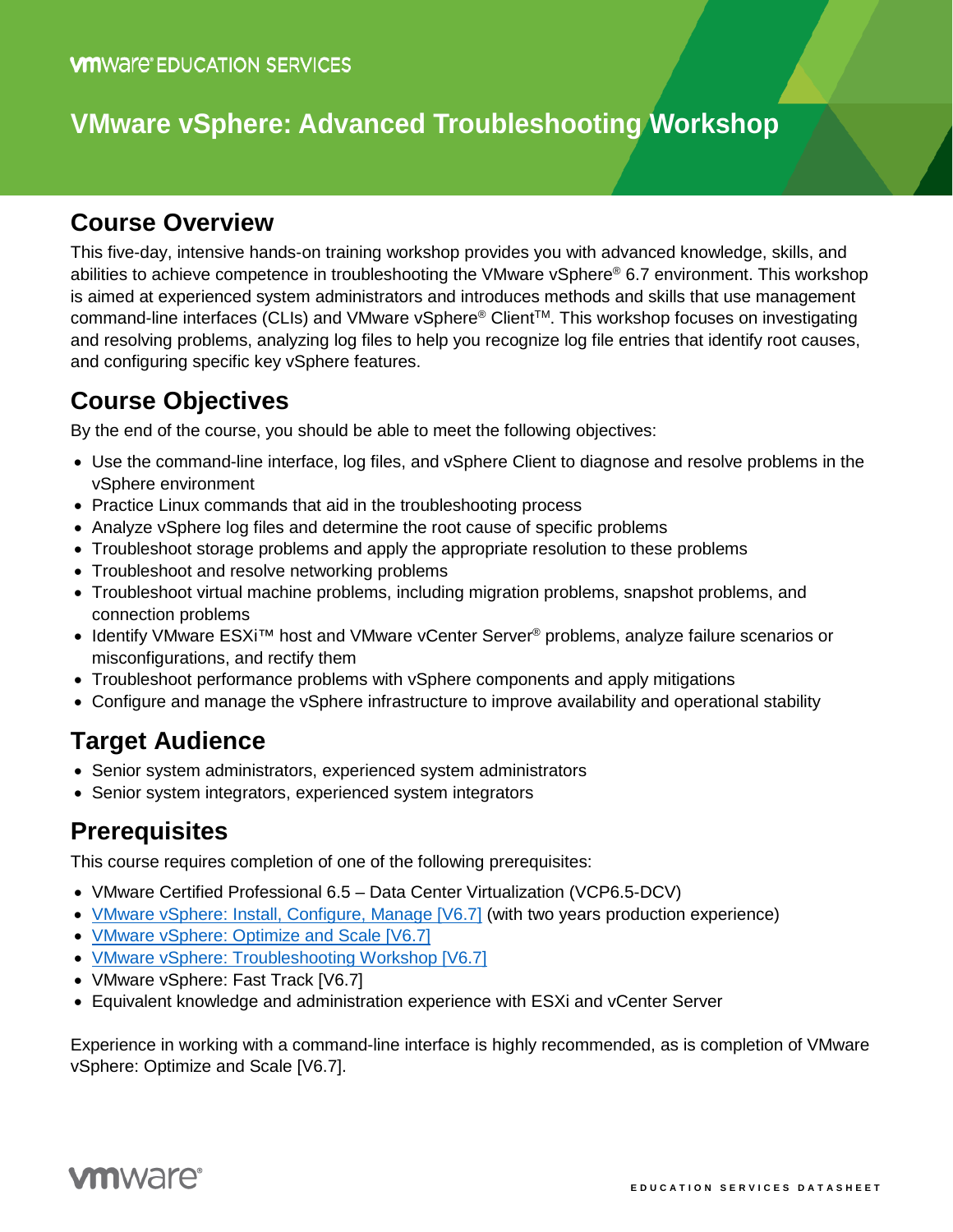#### VMware vSphere: Advanced Troubleshooting Workshop

## **Course Delivery Options**

- Classroom
- Live Online
- [Onsite](http://mylearn.vmware.com/mgrReg/plan.cfm?plan=38045&ui=www_edu)

## **Product Alignment**

- ESXi 6.7
- vCenter Server 6.7